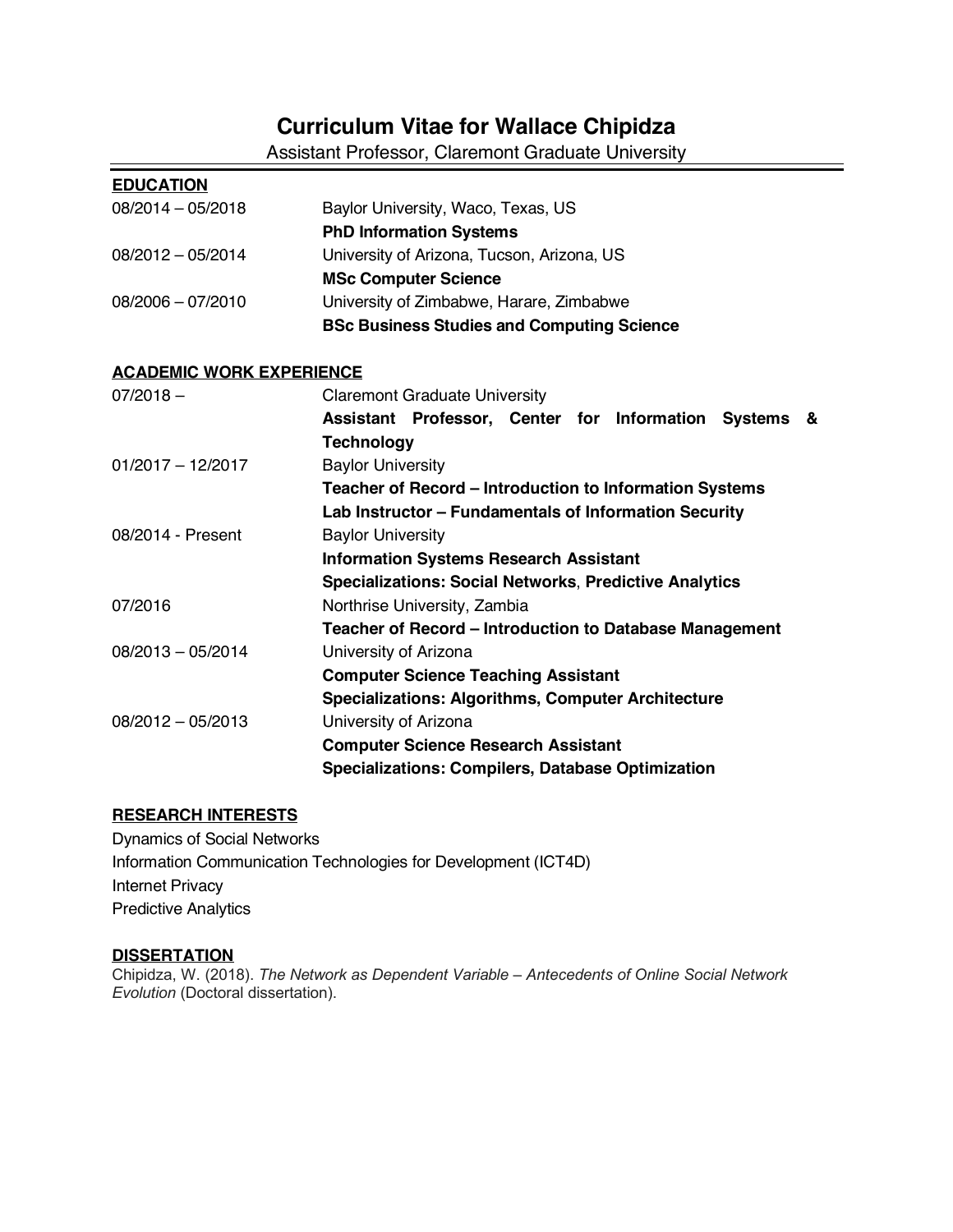# **JOURNAL ARTICLES**

- 1. **Chipidza, W**. & Tripp, J. (forthcoming, 2018). The Social Structure of the Information Systems Collaboration Network: Centers of Influence and Antecedents of Tie Formation. *Communications of the Association for Information Systems*.
- 2. **Chipidza, W**., Green, G., & Riemenschneider, C. (2016). Salient Beliefs in Majoring in MIS: An Elicitation Study. *Information Systems Education Journal*, 69-80.
- 3. **Chipidza, W**., Green, G., & Riemenschneider, C. (2016). Choosing Technology Majors: What You Don't Know Can Influence You. *Journal of Computer Information Systems*, 1-14.

# **CONFERENCE PRESENTATIONS**

- 1. **Chipidza, W**. (2016). Who is Our Paul Erdös? An Analysis of the Information Systems Collaboration Network. *ICIS 2016 Proceedings*.
- 2. Burleson, D., & **Chipidza, W**. (2017, January). Conducting Research in a Developing Country: A Reflection-in-Action Perspective. In *Proceedings of the 50th Hawaii International Conference on System Sciences*.
- 3. **Chipidza, W**., & Leidner, D. (2017). ICT4D Research–Literature Review and Conflict Perspective. *In 2017 Americas Conference on Information Systems (AMCIS) 2017 Proceedings*.
- 4. **Chipidza, W**., George, J., & Koch, H. (2016, August). Chartering Predictive Analytics: A Case Study. In *22nd Americas Conference on Information Systems (AMCIS)*.
- 5. **Chipidza, W**., Leidner, D., & Burleson, D. (2016, January). Why Companies Change Privacy Policies: A Principal-Agent Perspective. In *2016 49th Hawaii International Conference on System Sciences (HICSS)* (pp. 4849-4858). IEEE.
- 6. **Chipidza, W**., Green, G., & Riemenschneider, C. (2015, November). Salient Beliefs in Majoring in Management Information Systems: An Elicitation Study. In *Proceedings of the EDSIG Conference* (p. n3444).

# **RESEARCH PROJECTS IN PROGRESS**

- 1. **ICT4D Research–Literature Review and Conflict Perspective.** Revise and Resubmit *Journal of Strategic Information Systems* (JSIS) Special Issue on Literature Reviews. (Co-Author: Dorothy Leidner).
- 2. **Study of Evolution of the Information Systems Research Network.** Revise and Resubmit – *Journal of the Association of Information Systems* (JAIS)**. (**Co-Authors: John Tripp and Dorothy Leidner)**.**

# **TEACHING INTERESTS**

Computer Programming Business Intelligence/ Data Analytics Foundations of Management Information Systems Database Management

# **DOCTORAL CONSORTIA**

- 1. International Conference on Information Systems (ICIS), Seoul, South Korea, 2017
- 2. Americas Conference on Information Systems (AMCIS), San Diego, CA, 2016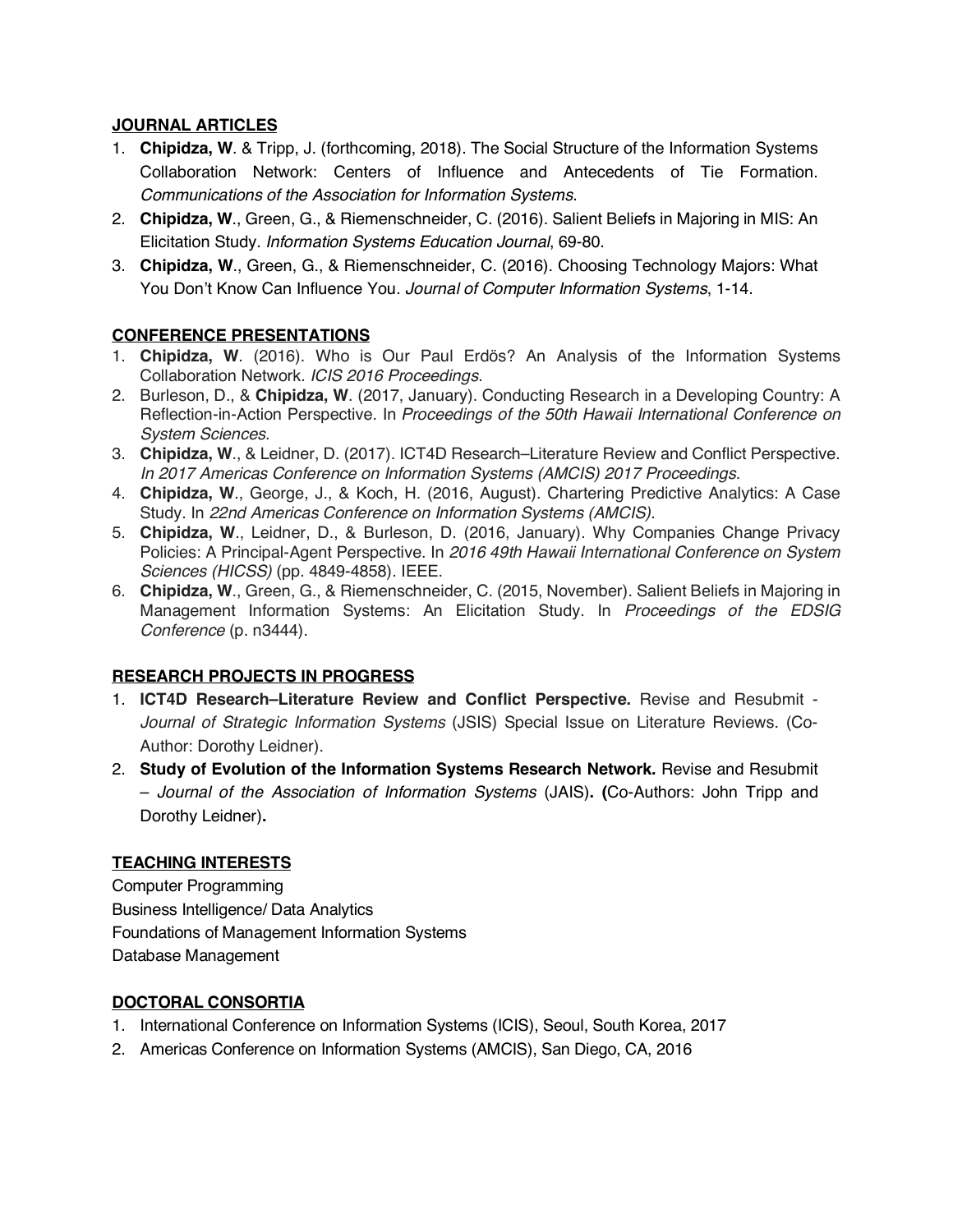#### **SERVICE**

- 1. Reviewer International Conference on Information Systems 2016, 2017
- 2. Reviewer Hawaii International Conference of System Sciences 2015, 2016
- 3. Reviewer Americas Conference on Information Systems 2016, 2017
- 4. Volunteer International Conference on Information Systems 2015
- 5. Volunteer Americas Conference on Information Systems 2016

## **AWARDS**

| 10/2016             | Baylor University - Recipient of MIS Departmental Grant for the |
|---------------------|-----------------------------------------------------------------|
|                     | study of dynamic social networks                                |
| 07/2010             | University of Zimbabwe - Top Graduating Student, Faculty of     |
|                     | <b>Commerce</b>                                                 |
| $08/2006 - 07/2010$ | University of Zimbabwe - Kingdom Bank Scholarship               |

#### **INDUSTRY EXPERIENCE**

06/2013 – 08/2013 The Apollo Group, Phoenix, Arizona - **Software Engineer**

- $\triangleright$  Member of Java team to unify business processing from eight disparate applications into a central location. Successfully developed a valid proof of concept.
- Ø Created underlying infrastructure for event processing using JMS and ActiveMQ as well as configuring the overall application to persist processed data to a MongoDB data store.
- 2010 2011 e-Solutions, Harare, Zimbabwe **Software Developer**
- $\triangleright$  Involved in all stages of the software development life cycle
- $\triangleright$  Used CVS for versioning the team's code.

#### **LEADERSHIP**

|                 | <b>Co-Chair, Computer Science Graduate Student Council</b> |
|-----------------|------------------------------------------------------------|
| $08/13 - 05/14$ | University of Arizona                                      |
|                 | <b>Representative, Graduate Student Association</b>        |
| $08/15 - 05/17$ | <b>Baylor University</b>                                   |

#### **SKILLS**

- 1. Data analysis using *R* (for statistical analysis of social network dynamics), SPSS, SAS (business analytics), NVIVO (qualitative analysis).
- 2. Database management: SQL Server, DB2, VoltDB, PostgresSQL, MySQL
- 3. Extremely proficient in programming languages: R, C/C++, Java, Python, Go, Perl, Prolog, Assembly, Visual Basic, JavaScript.
- 4. Data visualization using Tableau, UCINET, and R.
- 5. IDEs: Eclipse, Rapid Application Development, NetBeans, RStudio, Visual Studio